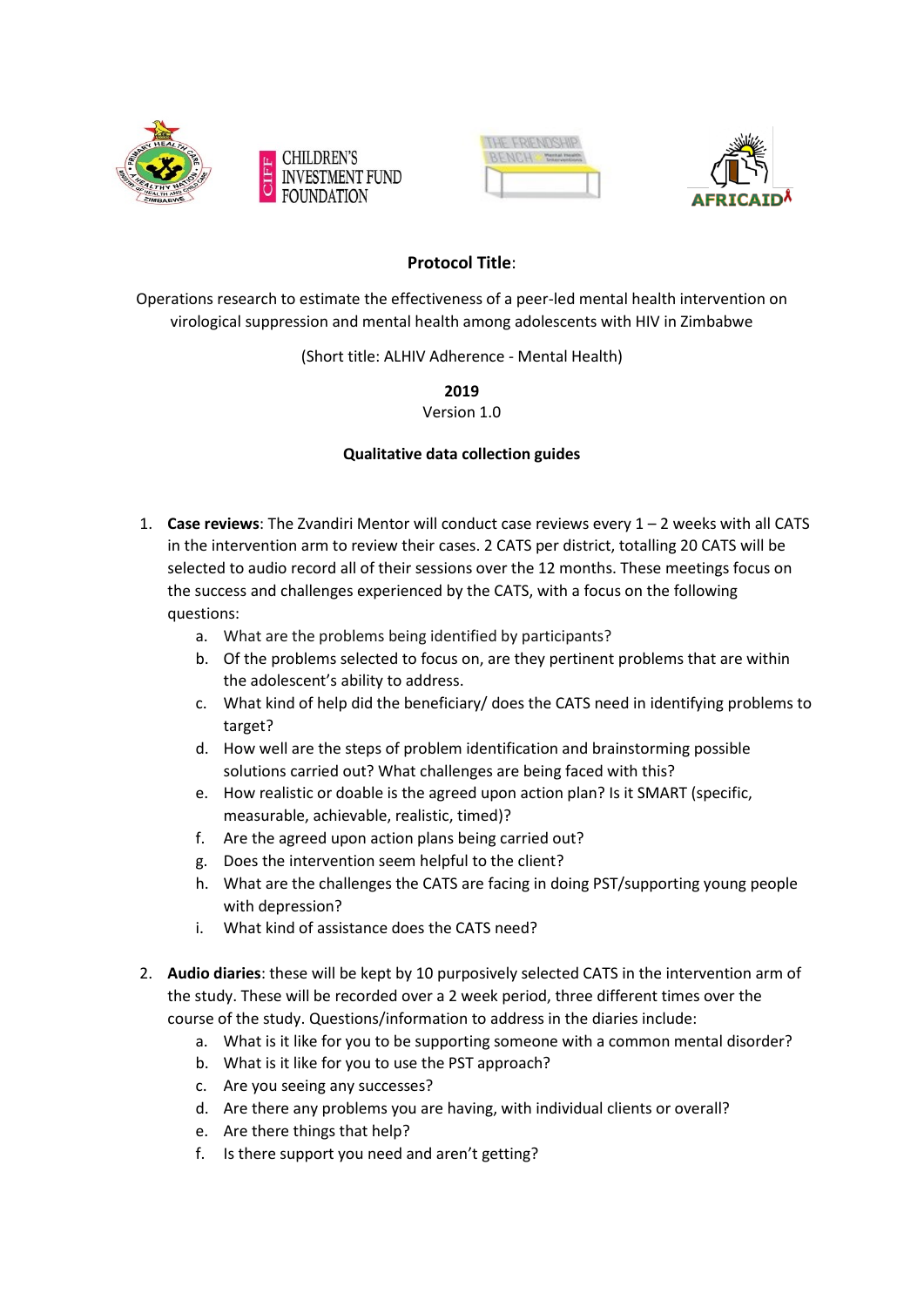3. **Focus group discussions** (FGDs): 2 FGDs comprised of 10 CATS each will be conducted at the end of the 12 months. Discussion guide for the FGD:

Introduction: We're interested in learning about your experiences of supporting adolescents with depression using PST over the past 12 months, including what it was like for you as the support provider and what you think it was like for the young people you supported.

To help you focus on your own experience and help stimulate your thinking, we are going to start with a drawing exercise (no particular artistic skill is required.) We'll give you about 10 - 15 minutes to complete the drawing. When you are done, we're going to ask each of you to talk about your experience of doing the drawing, what you found yourself focusing on both in terms of what you thought worked well over the intervention time, the challenges you faced, ways you think PST was helpful and ways you think it was not helpful and how you coped with the challenges.

Imagine that the work you do as a CATS as a river. Draw the river that represents your work providing PST to adolescents with depression, thinking in terms of how you would represent the things that worked well or you felt good about, and the things that were challenging, difficult or stressful. You can also represent your coping strategies- what gave you motivation, inspiration or strength.

Discussion questions:

- 1. Can you share with us what you drew, what you've represented and how it relates to your work with PST? (go around the circle, giving each person an opportunity to share)
- 2. What are your overall impressions of PST for supporting CALHIV? Probe questions:
	- i. Were there steps or approaches that worked well?
	- ii. Were there steps that were difficult and/or didn't work well?
	- iii. What was your experience of delivering PST (positive and negative)?
	- iv. What were your main successes delivering PST?
	- v. What were your main challenges when delivering PST?
- 3. Was delivering PST different with older and younger adolescents and how?
- i. (probe) Were there ways you had to modify your approach with different ages?
- 4. What do you think was particularly helpful about PST?
- 5. What were your main successes?
- 6. What supports do/did you need in order to use PST effectively with clients?

(the following section will be inserted into the existing proposal in the PST steps and not included in this section of the final proposal)

**PST modification for young adolescents** (ages 10 – 13 or 14, depending on the developmental level of the adolescent and their ability to reflect on and articulate their experiences verbally.)

**Guide for interview drawings:**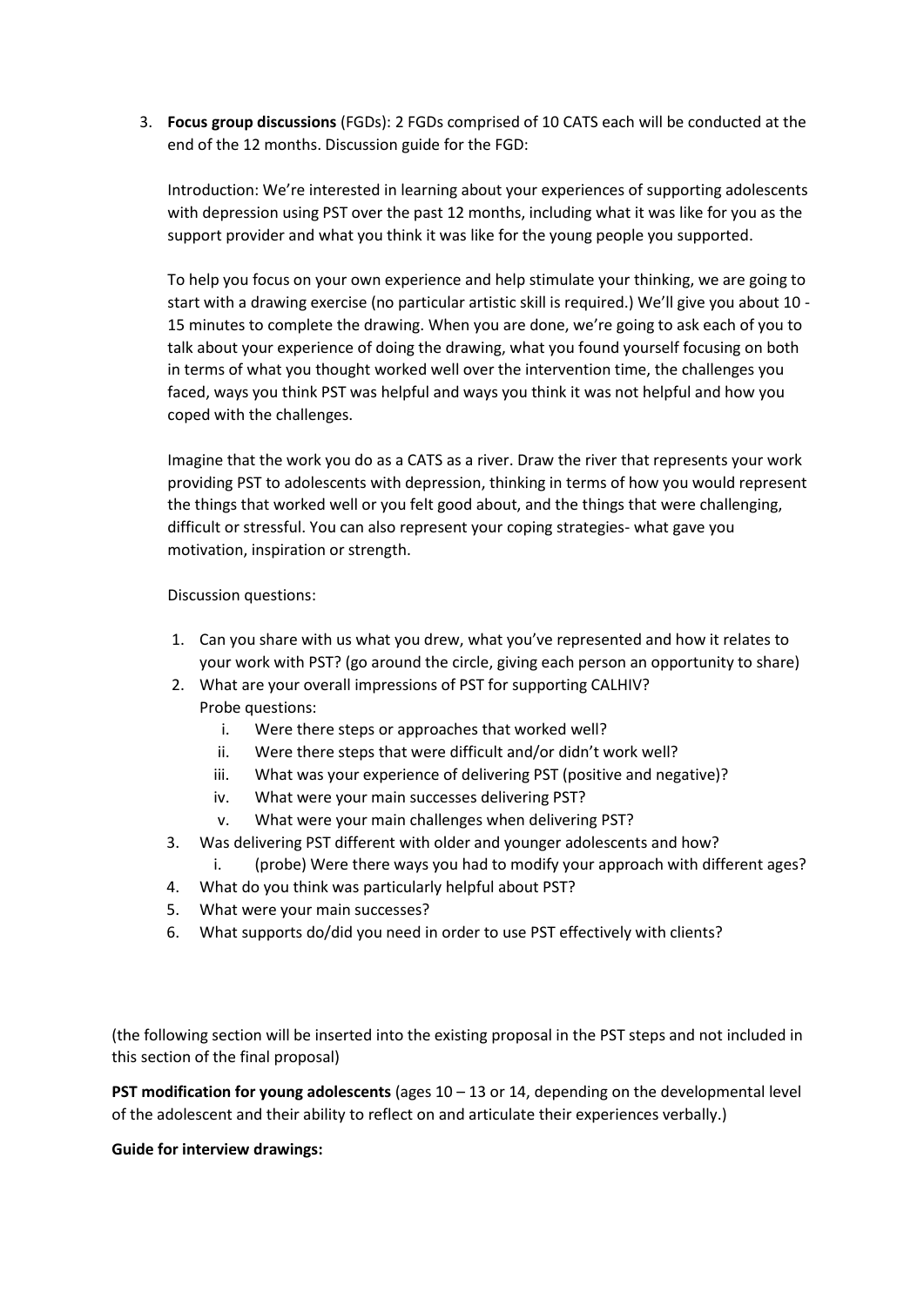Young adolescents may have difficulty examining and articulating their experiences as well as listing their different problems when asked about them directly. For these adolescents if may be more effective to elicit their problems using drawings.

Instruction: Say: "There's an exercise I'd like you to do as I learn more about you. I'd like you to draw a picture of a family all doing something. Artistic talent doesn't matter. I'll ask you about the picture after, so don't worry if things look just how you want them to." Note: if an adolescent asks for clarification, whether they are supposed to draw their family or any family, tell them they can choose. Give the adolescent about 10 minutes to draw their picture.

When the picture is completed, engage the person in a discussion of the picture, getting as much description of a story as possible, e.g., who is in it, what is happening, what needs to happen, who needs what and what help do people need.

Questions you might ask are: (this is a conversation, so use questions as a general guide to help the adolescent tell the story. They do not all need to be asked, or based on what they've said, you might ask some different questions to understand their story.) If the person says their picture is their own family, use 'you' when you ask about the picture. If they've said it is a family, ask questions using he/she.

- a. Can you tell me about your picture?
	- i. Who is he or she? Who are they?
	- ii. Tell be about what they are doing/what is happening?
	- iii. What is that like for you? (or what is that like for him or her?)
- b. Then, depending on what is happening in the picture and what the person said:
	- i. How do you feel about that? (or how does he/she feel about that)
		- ii. Why do you think this is happening?
		- iii. What is going to happen?
		- iv. Are there other problems in this family than what is in the picture?
		- v. What does he/she/they need?
		- vi. Who can help?

If the story has been about 'a family', assume that the adolescent is reflecting their own experiences. Ask the following questions:

- vii. Has anything like this happened to you/your family?\*
- viii. What do you do when that happens?
- ix. What would you like to do when that happens? What kind of help do you need?

Other questions that can help in developing an action plan:

- c. Is anyone in the picture someone you are close to or someone who helps you? In what way?
- d. Are there other people important to you who are not in the picture?
- e. Can you talk with any of these people about this?
- f. What do you think might help?

Remember, you are using the picture and discussion to learn about the information needed for the different PST steps: problem identification, brainstorming solutions including who is available to help the young person, and choosing an action plan.